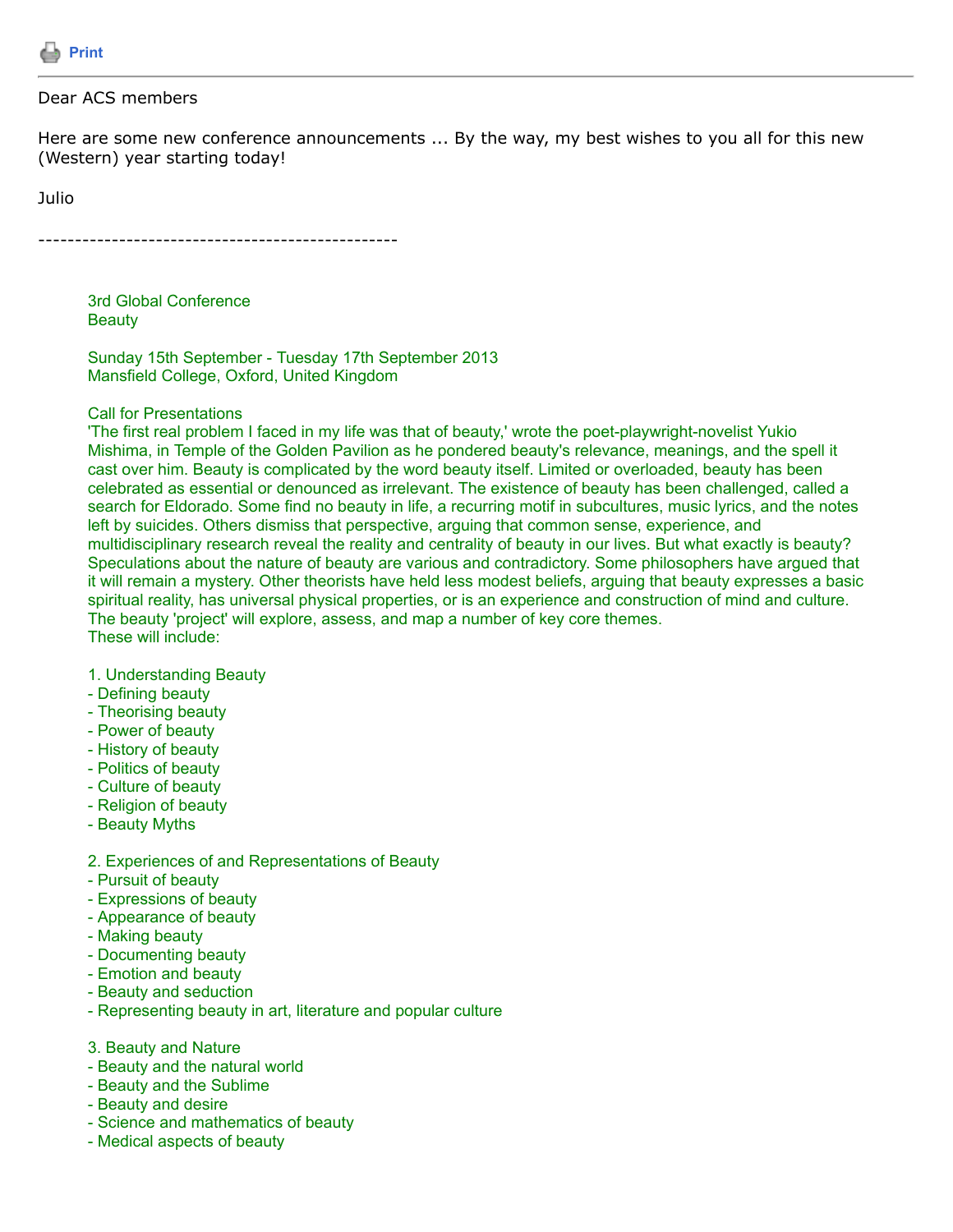- 4. Beauty, Culture, and Identity
- Beauty subcultures
- Beauty and social stratification: gender, sexuality, class, race, ethnicity, age, etc.
- Beauty collectors
- Beauty specialists
- Beauty disciples

- Enhancing the body beautiful: cosmetics, tattoos, piercings, surgical interventions, and other forms of body modification

- 5. The Business of Beauty
- Beauty and consumer culture
- Beauty and cultural capital
- Beauty professions and trades
- Beauty cities
- Beauty marketing and forecasting
- Professional beauties (models, actors, celebrities, beauty pageants etc.)
- Fashion and beauty
- Glamour and beauty

6. Diminishing the Beautiful

- Beauty and transgression
- Beauty and ugliness
- Beauty and aging
- Defiling the beautiful
- Destroying the beautiful
- Beauty and death
- Beauty and decay

Presentations will be accepted which deal with related areas and themes. The Steering Group particularly welcomes the submission of pre-formed panel proposals.

### What to Send:

300 word abstracts should be submitted by Friday 22nd March 2013. If an abstract is accepted for the conference, a full draft paper should be submitted by Friday 21st June 2013. Abstracts should be submitted simultaneously to both Organising Chairs; abstracts may be in Word, WordPerfect, or RTF formats with the following information and in this order:

a) author(s), b) affiliation, c) email address, d) title of abstract, e) body of abstract, f) up to 10 keywords E-mails should be entitled: Beauty3 Abstract Submission.

Please Note: In this email please attach TWO versions of your abstract as follows:

1) One with title and body of abstract only (no identification of the author a<sup>-9</sup> whis version will be for our blind peer review process).

2) The other with the following information about the author(s): affiliation, email, title of abstract, title and body of abstract

Please use plain text (Times Roman 12) and abstain from using footnotes and any special formatting, characters or emphasis (such as bold, italics or underline). We acknowledge receipt and answer to all paper proposals submitted. If you do not receive a reply from us in a week you should assume we did not receive your proposal; it might be lost in cyberspace! We suggest, then, to look for an alternative electronic route or resend.

## Organising Chairs

Jacque Lynn Foltyn: [jfoltyn@nu.edu](https://listserv.tamu.edu/cgi-bin/jfoltyn@nu.edu) Rob Fisher: [beau3@inter-disciplinary.net](https://listserv.tamu.edu/cgi-bin/beau3@inter-disciplinary.net)

The conference is part of the Critical Issues series of research projects. The aim of the conference is to bring together people from different areas and interests to share ideas and explore various discussions which are innovative and exciting. All papers accepted for and presented at this conference are eligible for publication in an ISBN eBook. Selected papers may be invited to go forward for development into a themed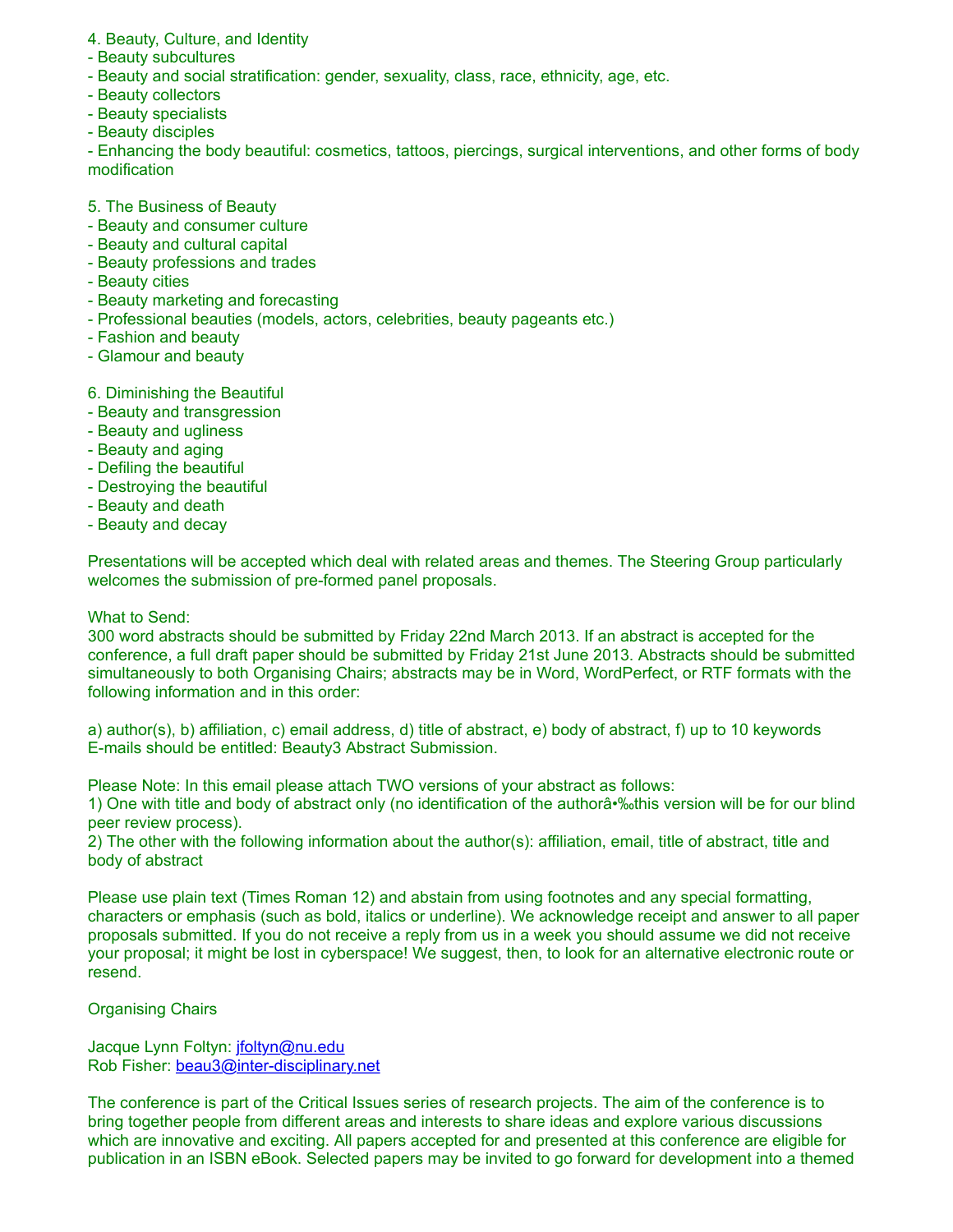ISBN hard copy volume.

For further details of the conference, please visit: <http://www.inter-disciplinary.net/critical-issues/ethos/beauty/call-for-papers/>

-------------------------------------------------

4th Global Conference Space and Place

Monday 9th September - Thursday 12th September 2013 Mansfield College, Oxford, United Kingdom

#### Call for Presentations

Questions of space and place affect the very way in which we experience and recreate the world. Wars are fought over both real and imagined spaces; boundaries are erected against the "Other" constructing a lived landscape of division and disenfranchisement; while ideology constructs a national identity based upon the dialectics of inclusion and exclusion. The construction of space and place is also a fundamental aspect of the creative arts either through the art of reconstruction of a known space or in establishing a relationship between the audience and the performance. Politics, power and knowledge are also fundamental components of space as is the relationship between visibility and invisibility. This new inter- and multidisciplinary conference project seeks to explore these and other topics and open up a dialogue about the politics and practices of space and place. We seek submissions from a range of disciplines including archaeology, architecture, urban geography, the visual and creative arts, philosophy and politics and also actively encourage practitioners and non-academics with an interest in the topic to participate.

We welcome traditional papers, preformed panels of papers, workshop proposals and other forms of performance - recognising that different disciplines express themselves in different mediums. Submissions are sought on any aspect of space and place, including the following:

#### 1. Theorising Space and Place

- Philosophies and space and place
- Surveillance, sight and the panoptic structures and spaces of contemporary life
- Space and place as realms of becoming
- Rhizomatics and/or postmodernist constructions of space as a "meshwork of paths" (Ingold: 2008)
- The relationship between spatiality and temporality/space as a temporal-spatial event (Massey: 2005)
- The language and semiotics of space and place
- 2.The situation and location of Identities
- Gendered spaces including the tension between domestic and public spheres
- Work spaces and hierarchies of power
- Geographies and archaeologies of space including Orientalism and Occidentalism
- Ethnic spaces/ethnicity and space
- Disabled spaces/places
- Queer places and spaces
- Alterity and its relationship to the production of space and place
- Spatialities in Rural areas of nature
- Queer Ruralities
- Dangerous Nature vs. Civilisation

## 3. The Contestation of Existing Spaces and Places

- Contemporary local and global political insurgencies and the politics of occupation in urban spaces and places, including the Occupy movement, the Arab Spring, the London Riots and the incursion by M23 into the DRC.

- The economic, political, social and cultural contestation of urban space and its effect upon the production of place

- The politics and ideology of constructions and discourses of space and place including the construction of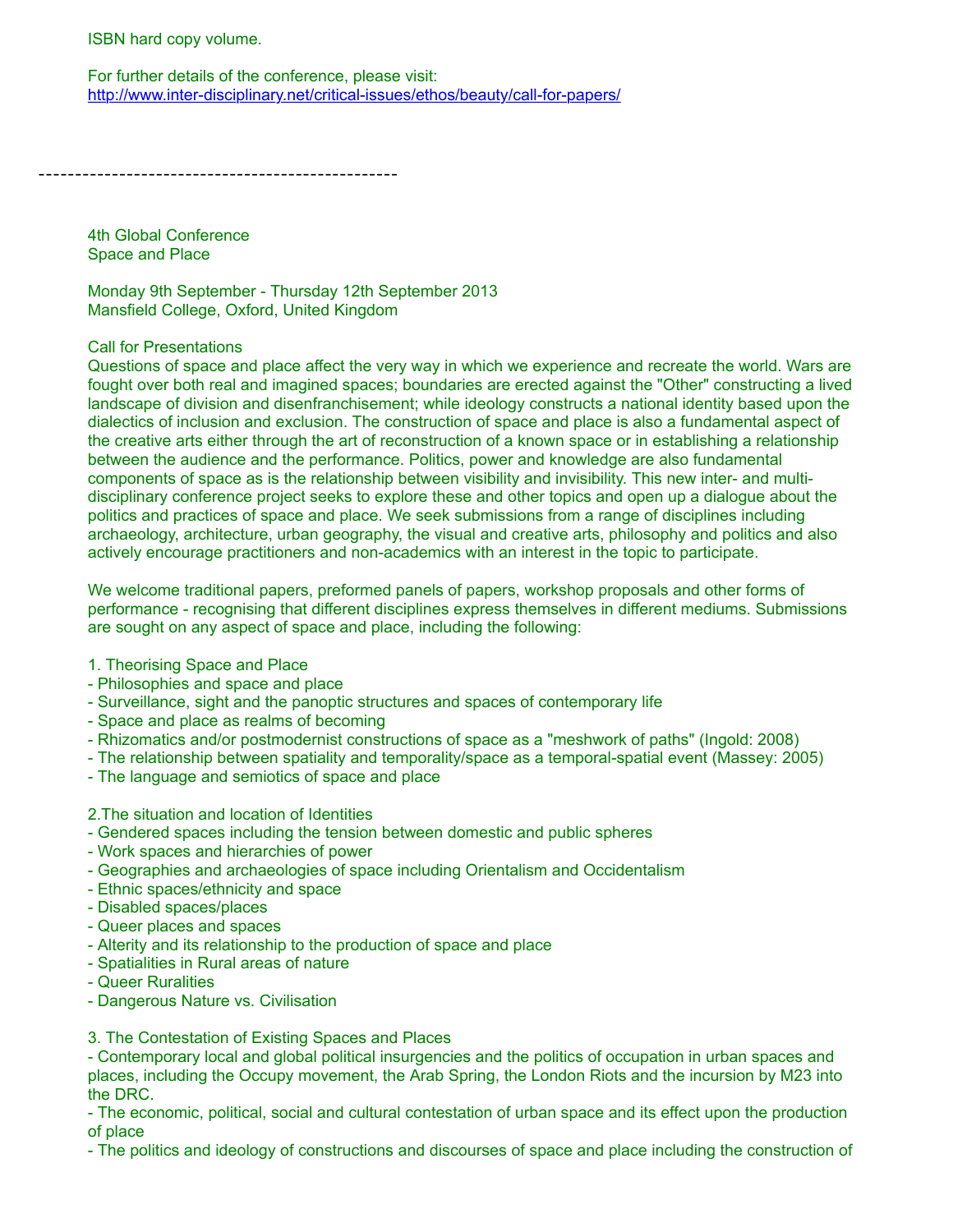gated communities as a response to real/imagined terrorism, class politics, or ethnic and cultural heterogeneity.

- The relationship between power, knowledge and the construction of place and space
- Territorial wars, both real and imagined.
- The relationship between the global and the local and their relationship to space and place
- Barriers, obstructions and disenfranchisement in the construction of lived spaces
- Space and place from colonisation to globalisation
- Real and imagined maps/cartographies of place
- Transnational and translocal spaces and places

# 4. Representations of place and space

- Embodied/disembodied spaces
- Lived spaces and the places of the architecture of identity
- Haunted spaces/places and non-spaces
- Set design the construction of space and the representation of place in film, television and theatre
- Authenticity and the reproduction/representation of place in the creative arts

- Technology and developments in the representation of space and place including new media technologies and 3D technologies of viewing

- Future cities/futurology and the future of urban space and place
- Representations of the urban and the city in the media and creative arts
- The spaces and places of and within digital gaming and digital games

5. Networks of Mobility and the Relationship to Movement and Space

- The spaces of flows
- Mobility, movement, and their effects upon the production and ontology of space and place
- Non-spaces and their relationship to mobility and movement
- The space of Immobile mobiles (Urry, Castells) and their effects upon the nature of place
- The places of mobility

## What to Send:

300 word abstracts should be submitted by Friday 22nd March 2013. If an abstract is accepted for the conference, a full draft paper should be submitted by Friday 21st June 2013. 300 word abstracts should be submitted to the Organising Chairs; abstracts may be in Word, WordPerfect, or RTF formats, following this order:

a) author(s), b) affiliation, c) email address, d) title of abstract, e) body of abstract, f) up to 10 keywords E-mails should be entitled: SP4 Abstract Submission

Please use plain text (Times Roman 12) and abstain from using footnotes and any special formatting, characters or emphasis (such as bold, italics or underline). We acknowledge receipt and answer all paper proposals submitted. If you do not receive a reply from us in a week you should assume we did not receive your proposal; it might be lost in cyberspace! We suggest, then, to look for an alternative electronic route or resend.

Organising Chairs:

Matt Melia: mimeliasp3@gmail.com Rob Fisher: [sp4@inter-disciplinary.net](https://listserv.tamu.edu/cgi-bin/sp4@inter-disciplinary.net)

The conference is part of the 'Ethos' series of research projects, which in turn belong to the Critical Issues programmes of ID.Net. It aims to bring together people from different areas and interests to share ideas and explore various discussions which are innovative and challenging. All papers accepted for and presented at the conference will be published in an ISBN eBook. Selected papers may be invited to go forward for development into 20-25 page chapters for publication in a themed dialogic ISBN hard copy volume.

For further details of the conference, please visit: <http://www.inter-disciplinary.net/critical-issues/ethos/space-and-place/call-for-papers/>

-------------------------------------------------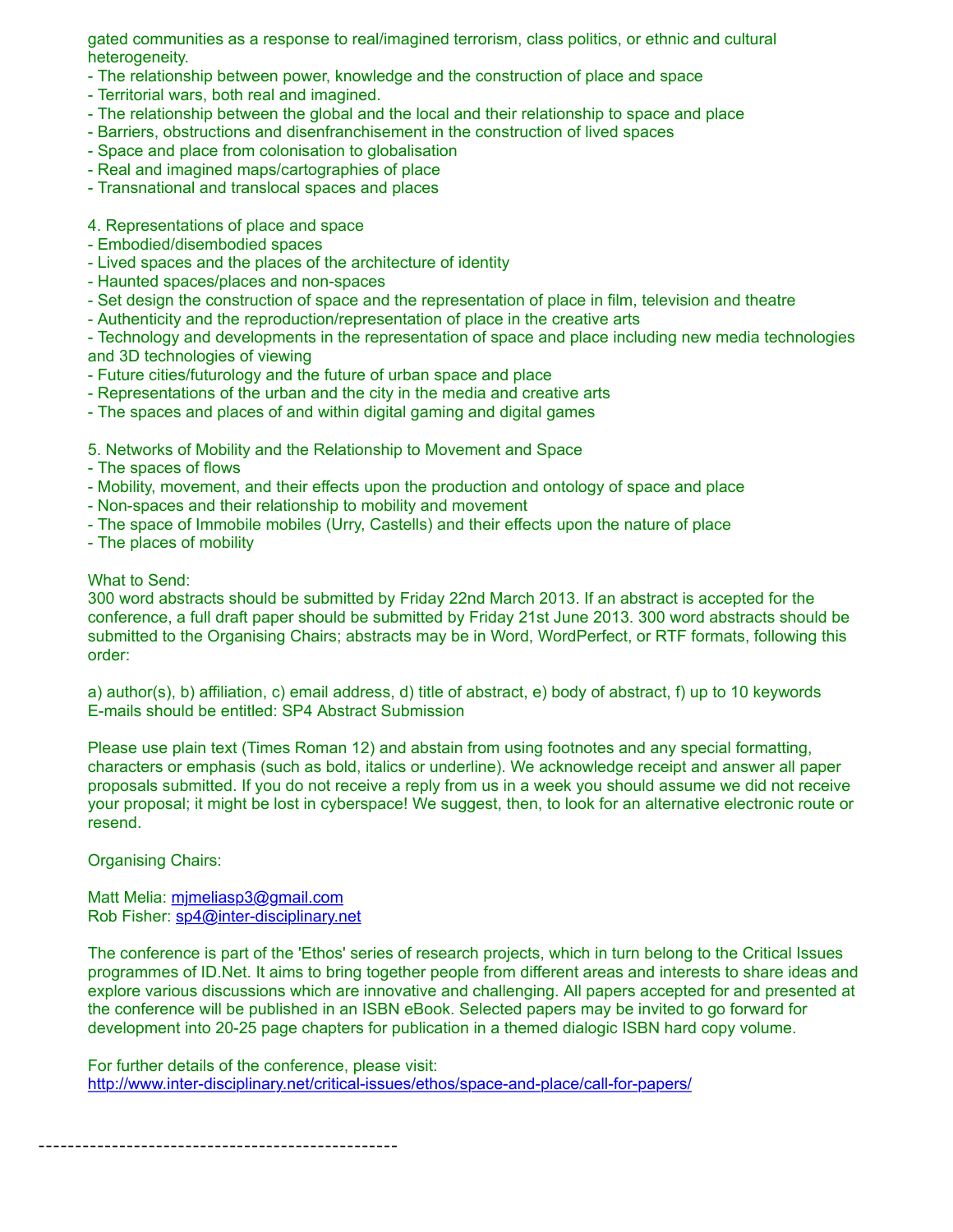7th Global Conference Fear, Horror and Terror

Thursday 5th September â•, Saturday 7th September 2013 Mansfield College, Oxford, United Kingdom

#### Call for Presentations

This inter-disciplinary and multi-disciplinary conference seeks to examine and explore issues which lie at the interface of fear, horror and terror. In particular the project is interested in investigating the various contexts of fear, horror and terror, and assessing issues surrounding the artistic, cinematic, literary, moral, social, (geo) political, philosophical, psychological and religious significance of them, both individually and together. We seek to explore the role and consequences of fear, horror and terror and how society, people or groups manage and control fear, horror or terror.

We invite proposals on any area related to the conference purpose and encourage creative and challenging presentations. In addition to academic analysis, we welcome the submission of case studies or other approaches from those involved with its practice, such as people in religious orders, therapists, victims of events which have been provoked by experiences of fear, horror and terror  $\hat{a}^*$  for example, lawyers or others involved with law enforcement, medical practitioners, or fiction authors whose work aims to evoke these reactions.

Presentations, papers, reports, work-in-progress and workshops are invited on issues related to any of the following themes:

1. About Fear, Horror and Terror

-Definitions, interdisciplinary studies, cross cultural comparisons

-Comparison with other emotions/experiences

-Institutions, constructions, and deconstructions of fear, horror and terror

-Theories for studying fear, horror or terror: social, political, sociological, literary, architecture, legal, scientific, artists, philosophical and any others

2. The Contexts of Fear, Horror and Terror

- case studies
- professions dealing with the Fear, Horror and Terror (Therapists, Clergy, Lawyers, Law enforcement etc.)
- creating and experiencing fear, horror and terror
- the properties, language, meaning or significance of fear, horror and terror
- 3. At the Interface of Fear, Horror and Terror
- the role of fear, horror and terror
- emotional releases (pleasant or negative) achieved by fear, horror and terror
- techniques, marketing, consumption and management of fear, horror and terror
- recreational or aesthetic fear, horror and terror
- the temperature, sound, smell, sight or feel of fear, horror and terror

-silence as a strategic subversion of the operation of fear, horror and terror

-fear, horror and terror and the visible/invisible

-work, law, government policy, accounting or human resources and fear, horror or terror

- 4. Representations of Fear, Horror and Terror and:
- the imagination or the sublime
- art, cinema, theatre, media and the creative arts -survival horror video games
- literature (including childrenâ•˙s stories)
- the other
- hope and despair
- relations to anxiety, disgust, dread, loathing
- hope and the future
- the sublime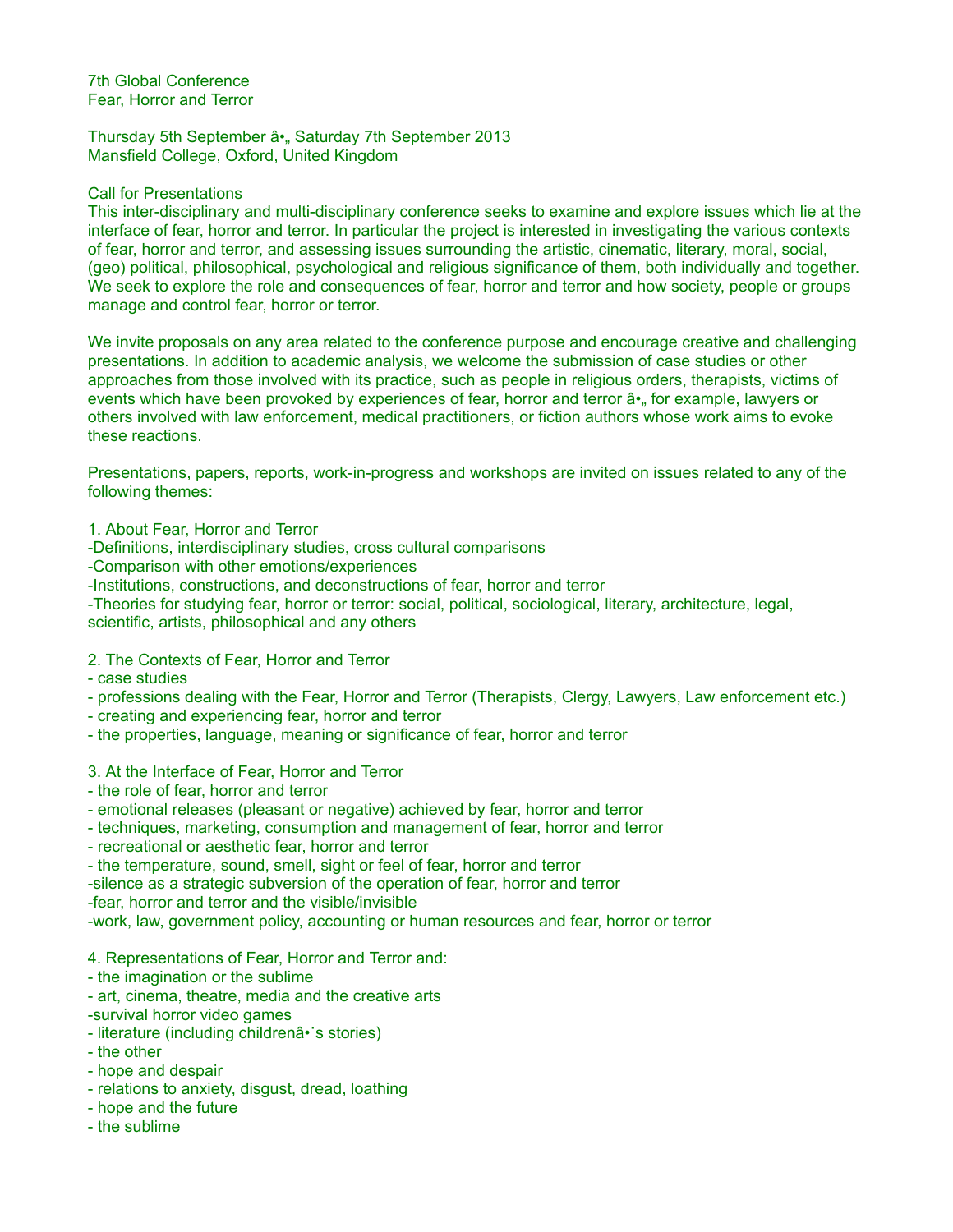5. Relationships with Fear, Horror and Terror:

-use of space, tools, architecture, outer space and rural/urban settings

-militarisation, control and fear

- rituals, ceremonies, performances and fear, horror and terror in everyday life or fiction/art -weapons, engineering and technology

Papers will be accepted which deal with related areas and themes.

What to Send:

300 word abstracts should be submitted by Friday 22nd March 2013. If an abstract is accepted for the conference, a full draft paper should be submitted by Friday 21st June 2013. 300 word abstracts should be submitted simultaneously to both Organising Chairs; abstracts may be in Word, WordPerfect, or RTF formats with the following information and in this order:

a) author(s), b) affiliation, c) email address, d) title of abstract, e) body of abstract, f) up to 10 keywords E-mails should be entitled: FHT7 Abstract Submission

Please use plain text (Times Roman 12) and abstain from using any special formatting, characters or emphasis (such as bold, italics or underline). We acknowledge receipt and answer to all paper proposals submitted. If you do not receive a reply from us in a week you should assume we did not receive your proposal; it might be lost in cyberspace! We suggest, then, to look for an alternative electronic route or resend.

Organising Chairs

Shona Hill & Shilinka Smith: [shs@inter-disciplinary.net](https://listserv.tamu.edu/cgi-bin/shs@inter-disciplinary.net) Rob Fisher: [fht7@inter-disciplinary.net](https://listserv.tamu.edu/cgi-bin/fht7@inter-disciplinary.net)

The conference is part of the 'At the Interface' series of research projects. The aim of the conference is to bring together people from different areas and interests to share ideas and explore various discussions which are innovative and exciting. All papers accepted for and presented at this conference are eligible for publication in an ISBN eBook. Selected papers may be invited to go forward for development into a themed ISBN hard copy volume.

For further details of the conference, please visit: <http://www.inter-disciplinary.net/at-the-interface/evil/fear-horror-terror/call-for-papers/>

-------------------------------------------------

## **4th Roger Williams University Conference on Religion and the State**

## **Conference**

12th to 14th April 2013 Bristol, Rhode Island, United States of America

**Website:** <http://www.h-net.org/announce/show.cgi?ID=197783> **Contact person:** Dr. Sargon George Donabed and Dr. Matthew S. Hedstrom

We welcome submissions addressing matters of religion and the state from any and all regions of the world with particular focus on the 19th and 20th centuries.

-------------------------------------------------

**Christian Faith and the University**

**Conference**